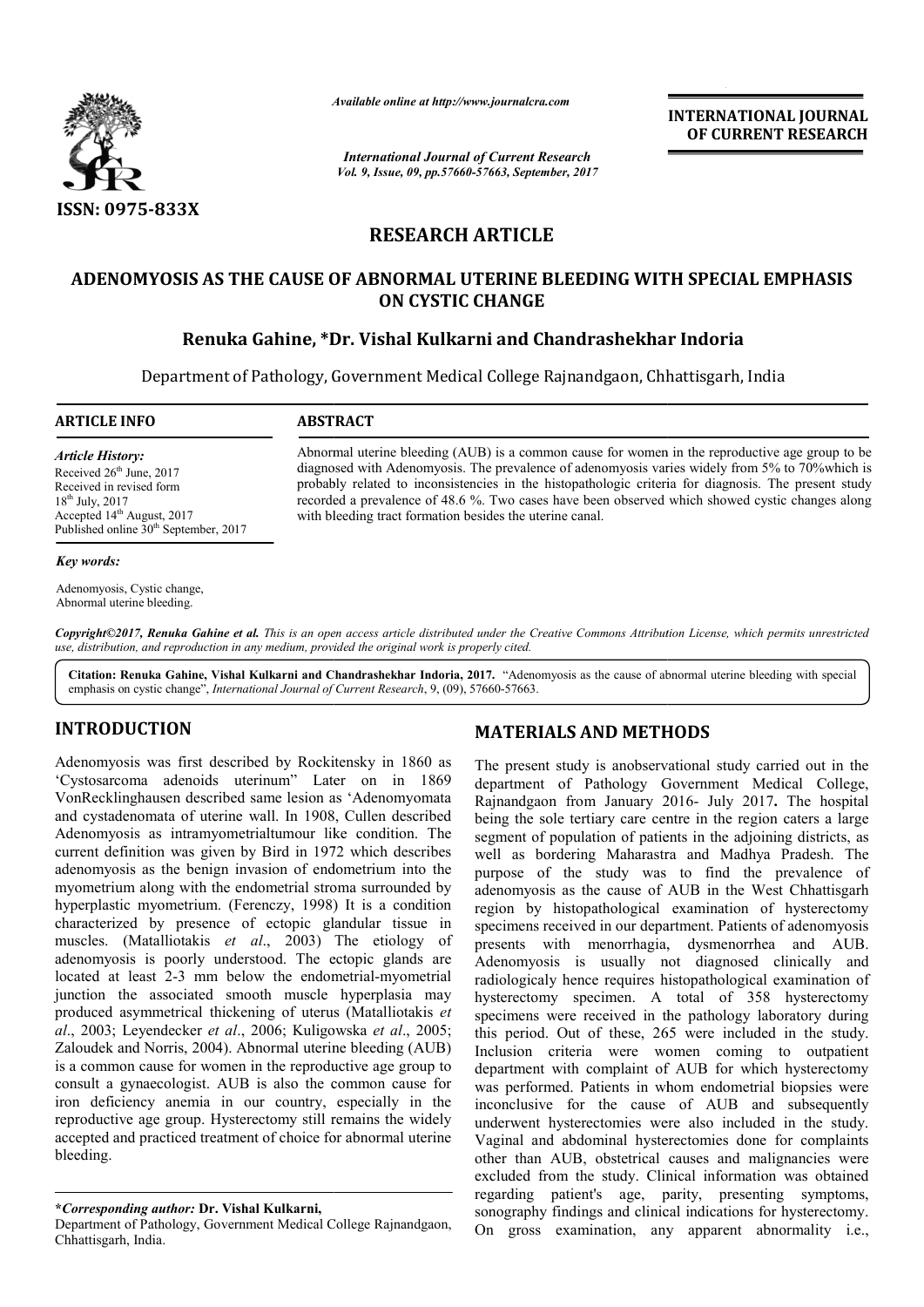asymmetrical enlargement of the uterus, any pinpoint/cystic areas of hemorrhage and endometrial thickening was noted. A minimum of two sections were taken from the cervix, two from the corpus, one each from both the Fallopian tubes and ovaries and an additional section was taken from any other abnormal area. Sections were processed by standard histopathological techniques, stained with Hematoxylin & Eosin stain and examined microscopically.

The following criteria for the diagnosis of adenomyosis were used:

- Grossly pinpoint/small cystic areas of hemorrhage seen within the myometrium.
- The microscopic criteria for the diagnosis of adenomyosis were the presence of endometrial glands and stroma in the myometrium more than one low power field away from the endometrial -myometrial junction.

## **RESULTS**

A total of 265 cases were included in the study. Age of the patients ranged from 30 to 70 years. The largest group (**n** = 116) was of 41-50 years followed by 31-40 years (103) Table 1. Adenomyosis was a single histopathological diagnosis in 25.6% ( $\mathbf{n}$  = 68) followed by dual pathology, adenomyosis with follicular cyst: 11.6 % (n=31) and adenomyosis with Leiomyoma: 5.66% (n=15) adenomyosis with cervicitis: 5.66% (n=15) [Pie Chart No 1]. Out of 265 cases of AUB, 129 cases were histopathologically diagnosed adenomyosis [Pie Chart No 2]. The overall prevalence of adenomyosis in the present study is found to be 48.6%. In the younger age groups as well as the post-menopausal age groups adenomyosis was the leading cause of AUB.

#### **Table 1. Age distribution of patients presenting with AUB**

| Age       | Number of patients | Percentage |  |
|-----------|--------------------|------------|--|
| $31 - 40$ | 103                | 38.8       |  |
| $41 - 50$ | 116                | 43.7       |  |
| 51-60     | 43                 | 16.1       |  |
| 61-70     | 03                 | 1.1        |  |
| Total     | 265                | 100 %      |  |



**Pie Chart 1. Histomorphology of Lesions**

Out of the 265 cases of AUB, twenty six (26) cases were clinically suspected as adenomyosis and 12 cases were diagnosed radiologicaly. One twenty nine (129) cases turned out to be adenomyosis on histopathological examination alone.



**Pie chart 2. Clinico Radiological correlation with histopathological diagnosis**

Two of our cases presented with heavy menstrual bleeding, pain in abdomen and dysmenorrhoea. Clinical and radiological diagnosis was fibroid uterus. Hysterectomy with bilateral salpingooopherectomy was done and tissue was sent for histopathologic examination. On gross examination it was 3cmx 3cmx 2 cm and 4cmx 3cmx 2cm uniloculated cyst at fundus and corpus respectively filled with hemorrhagic fluid, wall thickness was 0.1 cm, one of them showed separate bleeding track formation beside the original uterine canal.



**Image 1**



**Image 2**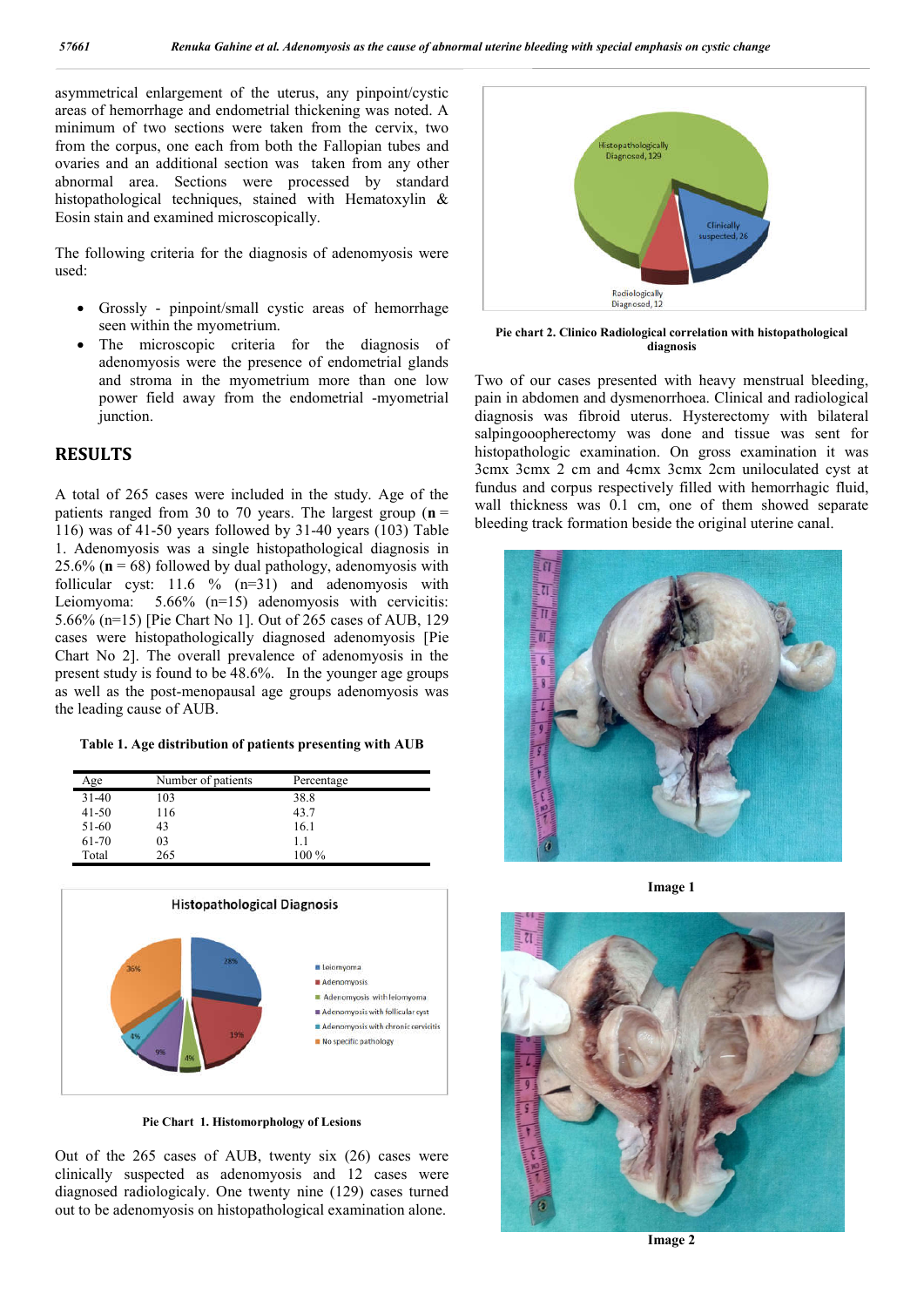## **DISCUSSION**

Exact etiopathogenesis of adenomyosis is not known. Current concept is the down growth and invagination of the endometrial basalis in to myometrium. What triggers this phenomenon is yet to be proven. (Yamamoto *et al*., 1993) Proposed mechanism include a lack of the basement membrane or the defect in the basement membrane at endomyometrial junction allowing endometrial tissue to grow into the myometrium. The risk factors remain unclear, including here ditary factors, uterine trauma from child birth or abortion, chronic endometritis and hyperoestrogenemia. Adenomyosis is more commen in reproductive age group (30 -50 years) When women have an excess of oestrogen This correlation with hyperoetrenism was also studied by Yamamoto *et al* they have proved high oestrogen concentration to be necessary for development and maintenance of adenomyosis and endometriosis (Yamamoto *et al*., 1993; Huang *et al*., 2010; Xiao *et al*., 2010; Amin *et al*., 2013) The investigation and management of AUB among women has been hampered both by confusing and inconsistently applied nomenclature and by the lack of standardized methods for the investigation and categorization of various potential etiologies. These deficiencies hampered the ability of the investigators to study homogenous populations of patients experiencing AUB, and made it difficult to compare studies performed by different investigators or research groups. To develop a nomenclature and classification system was made more complex by the fact that a variety of potential causes may coexist in a given individual. Therefore to tackle this problem, the International Federation of Gynecology and Obstetrics (FIGO) formulated a new system of classification, PALM - COEIN, as a cause of abnormal uterine bleeding. PALM refers to structural abnormalities (Polyp, Adenomyosis, Leiomyoma, Malignancy and Hyperplasia) and COEIN (Coagulopathy, Ovulatory Dysfunction, Endometrial, Iatrogenic, None Classified). Women who fit this description generally have one or a combination of coagulopathy, disorder of ovulation or primary endometrial disorder. Another term which was replaced was "menorrhagia". It was renamed heavy menstrual bleeding (HMB) which is cyclical bleeding in excess of 80 ml per month. (Munro *et al*., 2011)

In the present studycomprising 265cases of AUB, 116cases (43.7%) belonged to the 41-50 years age group. Adenomyosis was the most common cause for AUB with a frequency of 48.6 % (n =129). The study is comparable to studies of Sumati *et al*, Ghazala *et al* and Mariam *et al* which observed prevalence of adenomyosis to be 38%, 46.34% and 50% respectively. (Sumati, 2016; Ghazala *et al*., 2013; Maryam and Iran, 2012) This is in contrast to the study done by Sajjad, *et al*., Sarfraz, *et al*., (Sajjad and Iltaf, 2011; Sarfaraz and Tariq, 2005). In all these studies leiomyoma has been reported as the commonest pathological lesion in women with AUB. The reason for this discrepancy could be that adenomyosis being asymptomatic is usually not clinically diagnosed. It may be missed on histopathology as it may not be microscopically observed if limited tissue sections are taken, which is usually the case if there is no clinical suspicion. Therefore this lesion tends to be under diagnosed in most studies. Fibroids on the other hand are usually detected on ultrasound. Adenomyosis is rarely diagnosed correctly preoperatively and still largely underdiagnosedas it has no specific symptoms of its own. Gynecologists also for some reason usually are more tuned clinically to suspect fibroids as the cause of AUB rather than

adenomyosis. Therefore due to strong clinical suspicion they are more thoroughly investigated for this pathology. Adenomyosis still remains a histopathological finding by chance in uterine tissue sections examined for other clinically suspected pathology.

#### **Cystic Adenomyosis**

Myometrial cyst has been cited as the most sensitive and specific feature for the diagnosis of adenomyosis Cystic adenomyosis being rare shows well circumscribed cavity along with endometrial glands and stroma within the myometrium. The cysts usually measure more than 01 cm with hemorrhagic fluid which may open into the endometrium or may have a separate tract. Two similar cases have been reported in literature. Gloria *et al*. (2015) reported a case of pedunculated subserosal cystic adenomyoma with hemorrhage resulting from menstrual bleeding by ectopic endometrial glands. Jain *et al*. (Nutan Jain and Shradha Goel, 2012) reported another two unusual cases with dysmenorrhoea. One case is of a 19 year old unmarried girl with uterine bicornis with hematometra in obstructed right rudimentary horn. Another case was of a 22 year old female with secondary infertility with abroad ligament fibroid. Laparoscopically, endometriotic implants were present on bilateral ovaries and uterine ligaments.

#### **Conclusion**

In our study, adenomyosis was found to be the most common histopathological finding in hysterectomy specimens of women with AUB with a peak incidence in the perimenopausal age group (41-50 years) in this region. Transvaginal sonography does help in differentiating between leiomyomas and adenomyosis. Despite this adenomyosis still remains a clinical challenge. Nevertheless, the possibility of this lesion has to be kept in mind by both the clinician, as well as the pathologist in women with AUB.

#### **Footnotes**

**Source of Support:** Nil

**Conflict of Interest:** None declared.

### **REFERENCES**

- Amin A, Ali A, Amin Z, Sani FN. 2013. Justification for hysterectomies and frequency of histopathological lesions of hysterectomy at a teaching Hospital in Peshawar, Pakistan. *Pak J Med Sci*., 29(1):170–2.
- Ferenczy A. 1998. Pathophysiology of Adenomyosis. Hum Reprod Update, 4(4):312–22
- Ghazala R. Harishankar P, Hema P, Sanjay SC. 2013. Histopathological Correlation of adenomyosis and leiomyoma in hysterectomy specimens as the cause of AUB in womenin different age groups in the Kumaon region. *Midlife Health*, 3 (4:27-30)
- Gloria Calagra, Gaspare Cucinella *et al*. 2015. Cystic Adenomyosis spreading into subserosal pedunculatedmyoma. How to explain it. *Int J Surg Case Rep*., 8 : 29-31
- Huang H, Yu H, Chan S, Lee C, Wang H, Soong Y. 2010. Eutopic endometrial interleukin-18 system mRNA and protein expression at the level of endometrial-myometrial interface in adenomyosis patients. *FertilSteril*., 94(1):33–9.